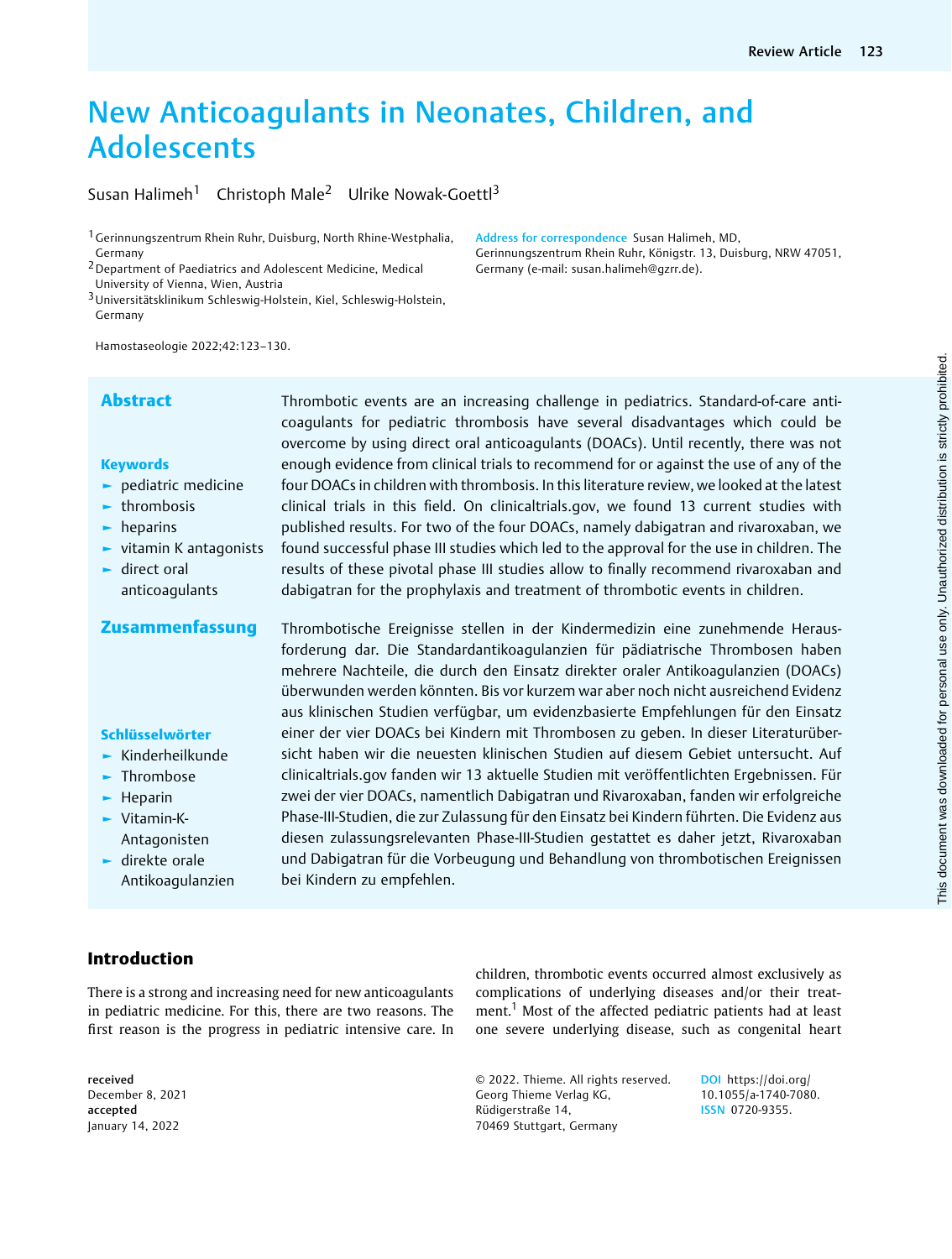defects or cancer among other. Raffini et al showed a 70% increase in thrombotic events in children in U.S. hospitals for the years  $2001-2007$ .<sup>1</sup> As thrombotic event become more common in pediatric clinical care, the need for anticoagulation suitable for children is also growing. The second reason is that the current standard of care (SoC) anticoagulant drugs mostly used in children, including unfractionated heparin (UFH), low-molecular-weight heparin (LMWH), and vitamin K antagonists (VKAs), have several disadvantages.

# Standard of Care in Pediatric Anticoagulation

The SoC in pediatric anticoagulation consists mainly of three types of drugs: UFH, LMWH, and VKAs like phenprocoumon and warfarin. Currently available recommendations on the use of these anticoagulants include the ones by Monagle et al for the American College of Chest physician,<sup>2</sup> Monagle et al for the American Society of Hematology, $3$  and Chalmers et al for the British Society for Haematology.<sup>4</sup>

#### Heparins in Children

Both types of heparins, UFH and LMWH, need to be administered parenterally. Frequent injections cause stress and anxiety, especially in small children, making subsequent administration increasingly difficult.<sup>5</sup> Heparins exert only an indirect anticoagulant effect by enhancing the action of endogenous antithrombin. However, antithrombin levels are often too low in neonates and critically ill children.<sup>6</sup>

#### Unfractionated Heparin in Children

Since the pharmacokinetic (PK) and pharmacodynamic (PD) properties of UFH in children are strongly influenced by their age and health status, UFH effects show a high variability and therefore require intensive monitoring via intravenous access, which is very inconvenient for children.<sup>7</sup> This monitoring is based on the interpretation of two assays: activated partial thromboplastin time (aPTT) and heparin assay (anti-Xa). However, due to the high variability of their values, the interpretation of these assays is limited, especially in severely ill children.<sup>8</sup> Target therapeutic levels are extrapolated from the values of adult patients, because there are no reference values for children.<sup>9</sup>

Moreover, heparin-induced thrombocytopenia (HIT) may occur. In 2012, a systematic review found an HIT incidence of 2.3 to 3.7% in children receiving UFH treatment.<sup>10</sup> Nevertheless, UFH has a short half-life, and with protamine sulfate, an antidote is available $11$ ; therefore, it still has its place in shortterm prophylaxis (procedures, intensive care, and surgery) and in the treatment of acutely ill children at risk of bleeding.<sup>12</sup>

#### Low-Molecular-Weight Heparin in Children

The PD and PK properties of LMWH show less variance than those of UFH. It has a longer half-life. Though the incidence of HIT with LMWH is probably lower than with UFH, the exact numbers are unknown.<sup>13</sup> LMWH requires twice-daily subcutaneous administration and often monitoring of anti-Xa

levels via intravenous access, with the same monitoring challenges as UFH. Because of risk of liver dysfunction and bone deterioration in children undergoing long-term LMWH therapy, it is suggested to carefully monitor bone density and liver function after 3 months of use.<sup>13</sup> LMWHs have more stable, though age-dependent, PK/PD properties; require less frequent monitoring; have longer half-lives than UFH; and are therefore well-suited for longer-term use and the outpatient setting in children.<sup>12</sup>

#### Vitamin K Antagonists in Children

VKAs like Sintrom, Marcumar, and warfarin have only a narrow therapeutic range.<sup>14</sup> In 2012, a pediatric retrospective study with 4,883 patients identified independent risk factors such as Asian race, drug interactions, mitral value replacement, and length of hospital stay for readmission of patients to hospitals within 30 days due to warfarin-associated bleeding.<sup>14</sup> VKAs take about 3 days to build their anticoagulant effect, which is often too slow in the context of intensive care.<sup>15</sup>

Long-term use of VKAs requires international normalized ratio (INR) monitoring and therefore frequent visits to a healthcare provider, which is inconvenient and time consuming. Infants and many small children have difficulties to swallow pills. Though VKAs have the advantage of oral administration, they are available only as pills, not as liquids. VKAs show interactions with vitamin K–containing foods. This causes problems, especially for infants, because breast milk contains little vitamin K and also because breast milk substitutes and parenteral nutrition for infants are usually fortified with vitamin  $K$ ,  $^{16,17}$ 

# Eight Criteria for New Anticoagulants in Pediatric Care

The increasing need for new anticoagulants in pediatric care may be specified as a need for anticoagulant drugs, which meet the following eight criteria, compared with current anticoagulation:

- 1. Exert their effect directly, not via antithrombin.
- 2. Have a faster onset than VKAs.
- 3. Have more predictable PKs and PDs.
- 4. No or minimal need for laboratory monitoring.
- 5. Administer orally, preferably in liquid form.
- 6. Have fewer interactions with drugs and foods.
- 7. Have a comparable or higher effectiveness and safety.
- 8. Are approved for use in children by regulatory authorities such as the European Medicines Agency (EMA) and the U.- S. Food and Drug Administration (FDA).

# Pediatric Investigation Plans for Direct Oral Anticoagulants

Direct oral anticoagulants (DOACs) such as dabigatran (Pradaxa), rivaroxaban (Xarelto), apixaban (Eliquis), and edoxaban (Lixiana) have been shown in numerous studies to meet the first seven of the above eight criteria for the treatment of thrombosis, but so far only in adult patients. $13,14$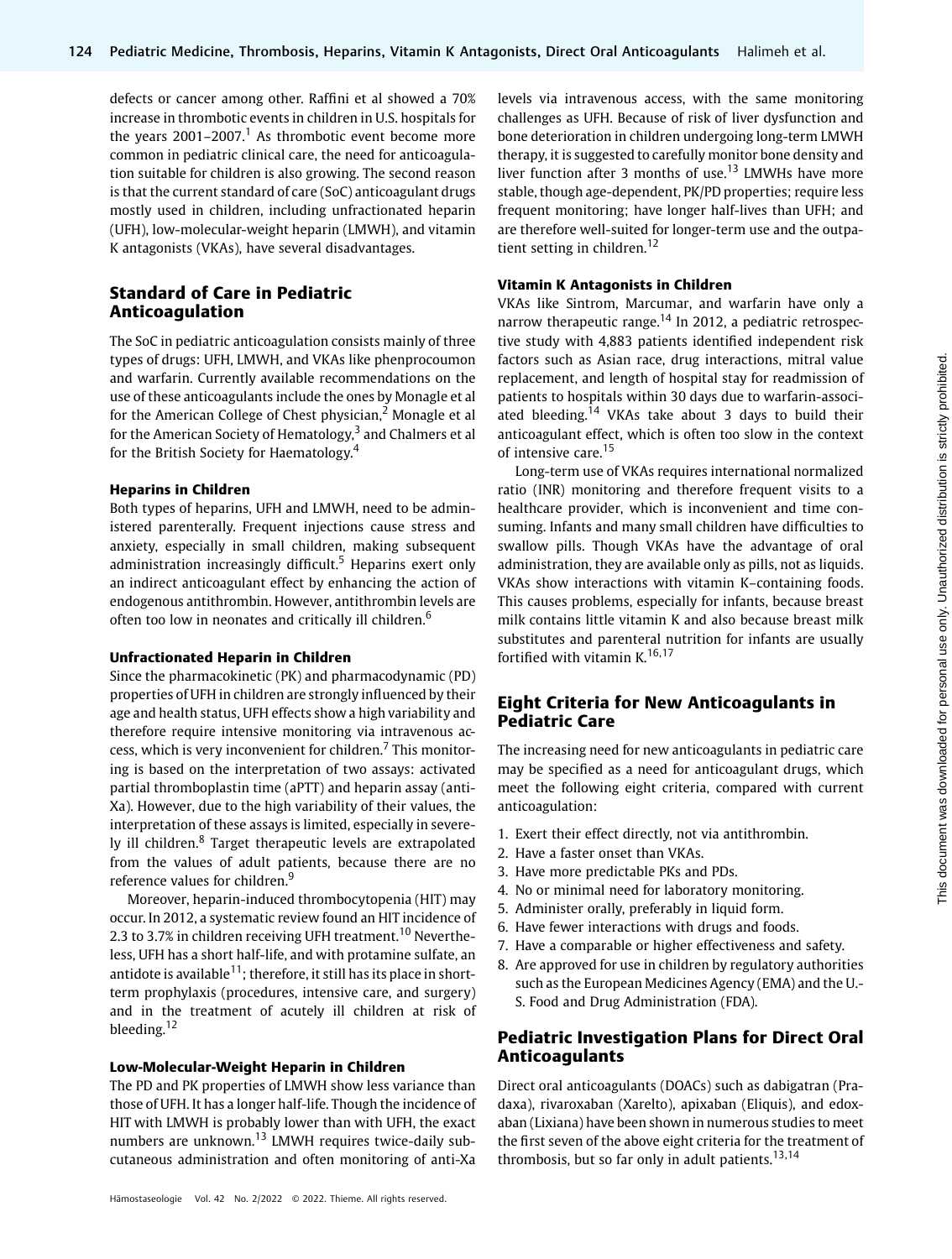To address this, "pediatric investigation plans" (PIPs) for dabigatran, rivaroxaban, apixaban, and edoxaban have been developed and published by the EMA and pharmaceutical companies.<sup>18</sup>

These PIPs describe in detail how age-appropriate pediatric formulations are to developed, to ensure reliable and accurate administration of the medicine to children of different ages, and what kind of studies have to be done for this.<sup>12</sup>

The necessary phase I to III studies have already been completed for dabigatran and rivaroxaban and only the phase IV postmarketing studies are missing, while the PIPs for edoxaban and apixaban are still ongoing. Therefore, this clinical review will focus on dabigatran and rivaroxaban.

# Aim of this Review

To evaluate the extent to which DOACs will be able to meet the growing need for new anticoagulation agents in pediatric care, we will describe the latest results of the current pediatric studies on rivaroxaban and dabigatran.

#### Characteristics of DOACs in Adults

The DOACs can be divided into two main classes: direct oral thrombin inhibitors and direct oral factor Xa inhibitors. Dabigatran belongs to the first class, and all other DOACs belong to the second class.

All DOACs are small molecules, which were artificially designed to specifically and reversibly inhibit certain coagulation factors in the coagulation pathway and are orally administered. Anticoagulant effects do not rely on endogenous cofactors; hence, they are called "direct" anticoagulants.<sup>12</sup>

#### Pharmacological Characteristics of DOACs in Adults

The pro-drug dabigatran etexilate differs from dabigatran by an ethyl group at the carboxylic acid and a hexyloxycarbonyl side chain at the amidine. In the gastrointestinal tract, dabigatran etexilate is converted into the active metabolite, dabigatran.<sup>19</sup> In a study on 40 male adults, dabigatran etexilate onset was fast, the peak plasma concentration was reached within 2 hours of administration, and half-life was at 8 to 10 hours.<sup>20</sup> As Albisetti<sup>21</sup> pointed out, studies have shown that renal function has the most important, clinically relevant impact on dabigatran exposure. $22,23$ 

In a study on 108 healthy adults, peak plasma levels of rivaroxaban after a single escalating oral dose were observed at 0.5 to 0.6 hours by the liquid and at 1.5 to 3.0 hours for the tablet formulation, with a half-life of 3.24 to 4.15 hours for the liquid solution and 7 to 10 hours for the tablets. $24$ 

#### Drug–Drug Interaction of DOACs

The currently available data on drug–drug interaction (DDI) of DOACs come from studies in adults only.

#### Interaction of Dabigatran in Adults

Because of the increased risk of bleeding, dabigatran should not be coadministered with any other anticoagulant/antiplatelet drugs, such as aspirin and diclofenac.<sup>25</sup> Clopidogrel increases the absorption rate of dabigatran; therefore, it should also not be coadministered.<sup>26</sup>

According to a review on drug interaction with DOACs by Di Minno et al,<sup>27</sup> both rivaroxaban and dabigatran interact with drugs that are inducers or inhibitors of cytochrome P450 isoenzyme (CYP3A4) or of P-glycoprotein (P-gp). Therefore, in dabigatran users, there are at least eight drugs to be avoided: carbamazepine, cyclosporine, dronedarone, ketoconazole, verapamil, phenytoin, rifampicin, and St. John's worth. Drugs to be used with caution in dabigatran users are quinidine, quinine, and verapamil. Proton-pump inhibitors impair the effect of dabigatran.<sup>27</sup>

#### Interactions of Rivaroxaban in Adults

In contrast to dabigatran, rivaroxaban can in principle be coadministered with aspirin<sup>28</sup> and clopidogrel,<sup>29</sup> although the later does prolong the mean bleeding time of patients treated with rivaroxaban.<sup>30</sup> Any other anticoagulant drug should not be coadministered with rivaroxaban because of the increased bleeding risk.<sup>26,31</sup> Simultaneous treatment of rivaroxaban with strong inhibitors of both CYP3A4 and P-gp should also be avoided, because they affect the rivaroxaban– plasma concentrations.<sup>32</sup>

There are at least 11 drugs that should be avoided in rivaroxaban users: amiodarone, chloramphenicol, clarithromycin, cyclosporine, dronedarone, itraconazole, ketoconazole, quinidine, quinine, ritonavir, and verapamil. The following five drugs should be used with caution in rivaroxaban users: carbamazepine, hypericum, perforatum, phenytoin, and rifampicin. The following six drugs impair the effect of rivaroxaban: carbamazepine, hypericum, perforatum, phenobarbital, phenytoin, and rifampicin.<sup>27</sup>

#### DOACs–Food Interaction

The little knowledge of DOACs–food interaction (DFI) that we already have is based on the modulation of P-gp activity, which can either enhance or inhibit the effectiveness of DOACs and comes from three sources: (1) pharmacological studies in adults, (2) animal studies, (3) in vitro studies. According to these, the following 13 foods inhibit effects of DOACs: ginkgo biloba, berberine, black pepper, grape fruit, apigenin, rutin, capsaicin, lemon, soybean extract, notoginsenoside R1, curcumin, green tea, fisetin, and honokiol. The following eight foods are considered inducers of effects of DOACs: St. John's wort, quercetin, Scutellaria, soy milk and miso, sucralose, licorice root, genipin, and mango. $27$ 

### Results of Current Pediatric Trials on DOACs

We searched pediatric studies on DOACs on clinicaltrials. gov<sup>33</sup> and current literature on the findings of pivotal studies for DOACs in children. We found that 30 pediatric DOACs studies have been registered so far; 18 of these studies have been completed, and 13 of these had their results published. We could not find any published pivotal studies on apixaban and edoxaban.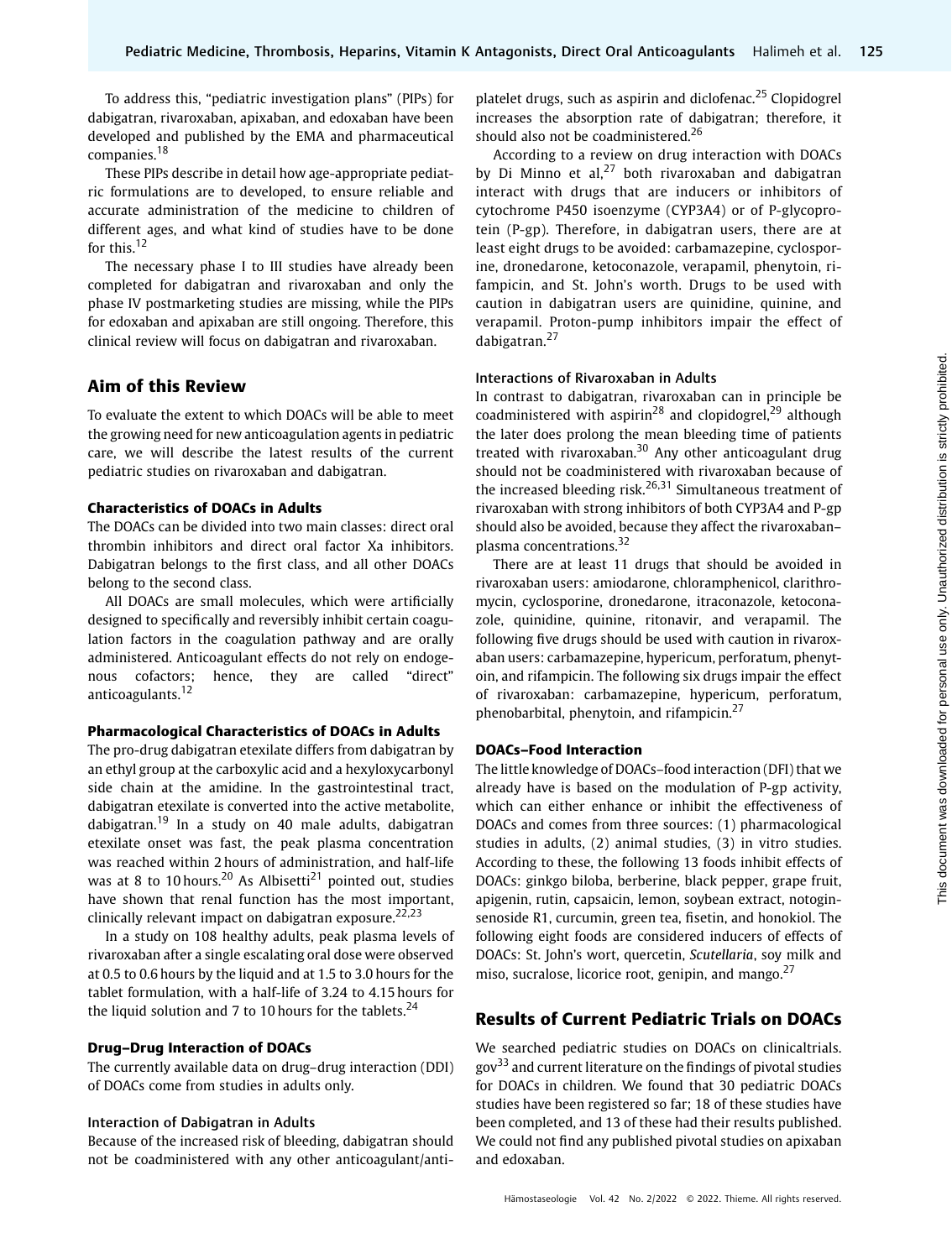For the evaluation of the efficacy and safety of pediatric DOACs and thus for the implementation of the PIPs<sup>34</sup> of the EMA mentioned at the beginning, there were three large, multinational, and thus multicenter studies: the DIVERSITY trial for dabigatran<sup>35</sup> and the EINSTEIN and the UNIVERSE trials for rivaroxaban.<sup>34,36</sup> In addition, there was also a single-arm phase III study assessing dabigatran for extended secondary venous thromboembolism (VTE) prevention.<sup>37</sup>

In further DOACs studies they identified, Branstetter et al counted 16 neonates, 152 non-neonatal infants (>30 days to  $<$ 2 years), 351 children, and 488 adolescents.<sup>38</sup>

In the following summary of the results of the three trials, we will describe only the pivotal phase III trials, that is, the trials that ultimately led to the approval of both dabigatran and rivaroxaban for the treatment of children. In all three trials, there were two types of endpoints: primary endpoints on the efficacy of the two DOACs compared with standard therapy and secondary endpoints related to adverse effects and the need for therapy adjustments.<sup>35,36,39</sup>

The DIVERSITY and EINSTEIN trials were in children with acute VTE, and the UNIVERSE trial was in children post Fontan procedure.

#### DIVERSITY Trial

The randomized, controlled, open-label, multicenter, phase IIb/III DIVERSITY trial represented the execution of a PIP jointly developed by the EMA and the FDA and was conducted in 65 centers in 26 countries.<sup>35</sup>

In the phase III study, after enrolment, eligibility screening was performed during initial parenteral anticoagulation. Subsequently, children were randomized in a 1:2 ratio (standard treatment vs. dabigatran) to receive either standard treatment or dabigatran. The SoC was defined as treatment with LMWHs, UFH, VKAs, or fondaparinux, at the discretion of the investigators and standard clinical practice. The patients were assigned to three age groups: birth to 2 years, 3 to 12 years, and 13 to 18 years. The doses in the dabigatran group were extrapolated from

the usual doses of adult patients based on the weight and age of the children. Extrapolations were based on Hayton's nomogram, in which estimated renal function is derived from age and weight to achieve similar exposure to dabigatran-treated adults.<sup>40</sup> Ninety patients were in the SoC control group and 177 patients were in the dabigatran group.

The study results in all three primary endpoints: (1) complete thrombus resolution, (2) freedom from recurrent VTE, and (3) freedom from VTE-related death—were at least equal in the dabigatran group comparing to SoC. $35$ 

As shown in  $\sim$ Table 1, almost all relative numbers of adverse events were lower in the dabigatran group, except for the relative and absolute numbers of adverse events leading to treatment discontinuation.

The DIVERSITY trial was thus able to prove that dabigatran is at least equal to the SoC in terms of efficacy and safety.

#### EINSTEIN Trial

The EINSTEIN-Jr phase III study compared the efficacy and safety of body weight–adjusted rivaroxaban treatment regimens with those of standard anticoagulation in 500 children with acute VTE. Children in the rivaroxaban group received a body weight–adjusted 20 mg equivalent dose, which corresponds to the therapeutic exposure range of young adults. Rivaroxaban was administered once daily in children weighing more than 30 kg, twice daily in children weighing 12 to 30 kg, and three times daily in children weighing less than 12 kg. Young children were given a specially developed liquid formulation, while older children were given film-coated tablets.<sup>41</sup>

►Table 2 summarizes the efficacy and safety outcomes of the EINSTEIN-Jr phase III trial.

The successful implementation of the DIVERSITY phase III study led to the approval of dabigatran for use in children by the EMA in November 2020 and by the FDA in June 2021. Dabigatran is therefore the first and only approved oral direct thrombin inhibitor for children in the European Union and the United States.<sup>38,42,43</sup>

Table 1 Summary of adverse events in the DIVERSITY trial, according to Halton et al<sup>35</sup>

|                                                                      | Standard-of-care group, $n = 90$ |          |               | Dabigatran group, <sup>a</sup> $n = 176$ |          |               |
|----------------------------------------------------------------------|----------------------------------|----------|---------------|------------------------------------------|----------|---------------|
|                                                                      | Mild                             | Moderate | <b>Severe</b> | Mild                                     | Moderate | <b>Severe</b> |
| Children with any adverse event                                      | 31 (34%)                         | 21 (23%) | 8(9%)         | 89 (51%)                                 | 33 (19%) | 13 (7%)       |
| Children with serious adverse events <sup>a</sup>                    | $\Omega$                         | 10 (11%) | 8(9%)         | 3(2%)                                    | 8(5%)    | 11 (6%)       |
| Leading to death                                                     | $\Omega$                         | $\Omega$ | 2(2%)         | $\theta$                                 | $\Omega$ | $\Omega$      |
| Life-threatening                                                     | 0                                | 1(1%)    | 1(1%)         | $\Omega$                                 | $\Omega$ | 2(1%)         |
| Requiring hospitalization                                            | $\mathbf{0}$                     | 4(4%)    | 7(8%)         | 2(1%)                                    | 5(3%)    | 10 (6%)       |
| Prolonged hospitalization                                            | $\Omega$                         | 1(1%)    | $\Omega$      | $\theta$                                 | 2(1%)    | 3(2%)         |
| Other                                                                | $\Omega$                         | 5(6%)    | 1(1%)         | 2(1%)                                    | 1(1%)    | 3(2%)         |
| Children with adverse events<br>of special interests                 | $\Omega$                         | $\Omega$ | 1(1%)         | 1(1%)                                    | $\Omega$ | 1(1%)         |
| Children with adverse events<br>leading to treatment discontinuation | $\theta$                         | 1(1%)    | 2(2%)         | 5(3%)                                    | 3(2%)    | 5(3%)         |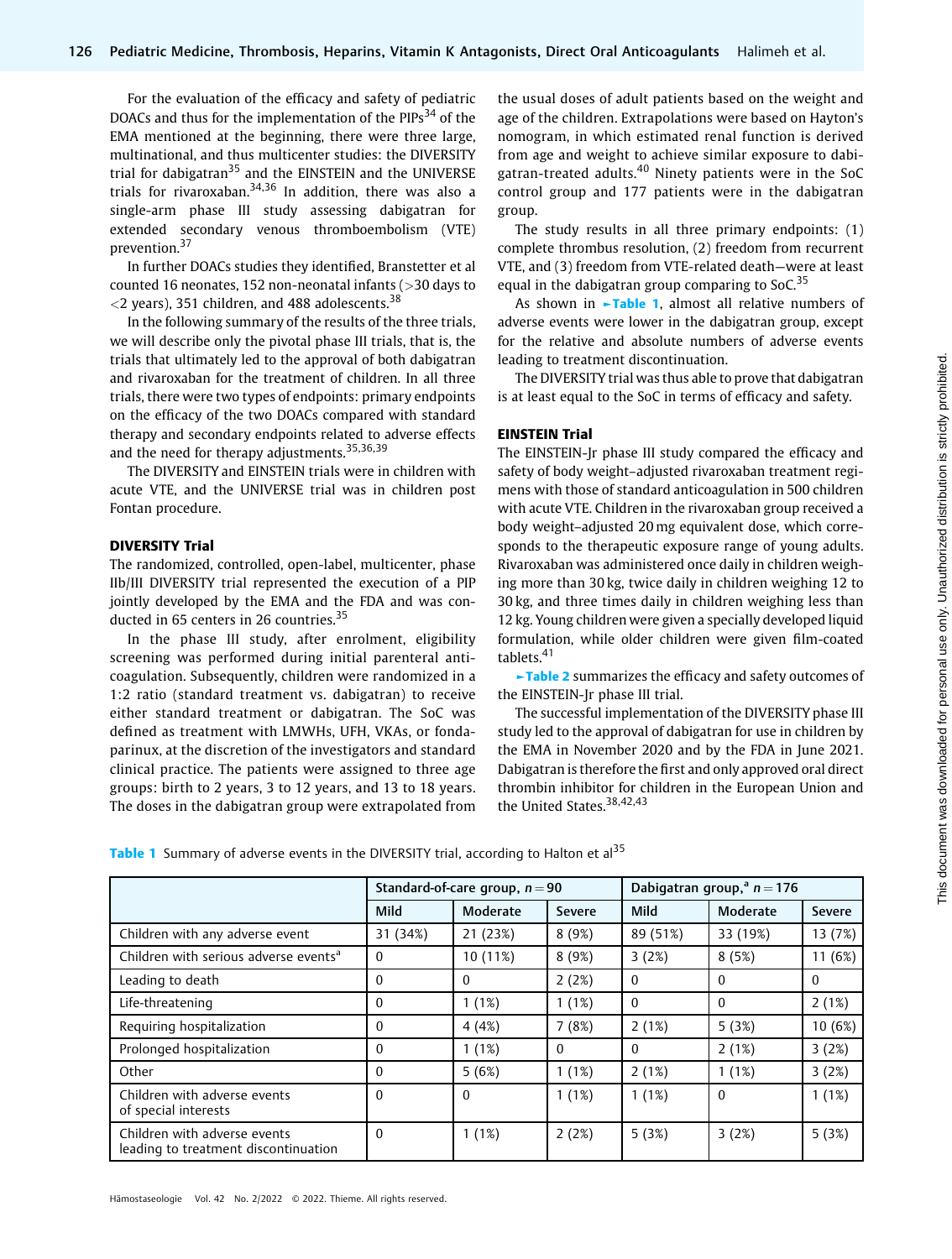|                                                                         | Rivaroxaban      | Comparator        | Hazard ratio (95% CI) |  |  |
|-------------------------------------------------------------------------|------------------|-------------------|-----------------------|--|--|
| Efficacy population                                                     |                  |                   |                       |  |  |
| Number of patients assessed                                             | 335              | 165               |                       |  |  |
| Primary efficacy outcome                                                | 4(1%)            | 5(3%)             | $0.4(0.11 - 1.41)$    |  |  |
| Primary efficacy outcome or<br>progression of thrombosis repeat imaging | 5(1%)            | 6(4%)             | $0.41(0.12 - 1.36)$   |  |  |
| Primary efficacy outcome or major bleeding                              | 4(1%)            | 7(4%)             | $0.3(0.08-0.93)$      |  |  |
| Mortality<br>Cancer related                                             | $1 (< 1\%)$<br>1 | $\mathbf{0}$<br>0 |                       |  |  |
| Safety population                                                       |                  |                   |                       |  |  |
| Number of patients assessed                                             | 329              | 162               |                       |  |  |
| Major bleeding or CRNMB                                                 | 10 (3%)          | 3(2%)             | $1.58(0.51 - 6.27)$   |  |  |
| Major bleeding                                                          | $\theta$         | 2(1%)             |                       |  |  |
| Pulmonary                                                               | $\mathbf{0}$     | 1                 |                       |  |  |
| Intracranial                                                            | $\theta$         | 1                 |                       |  |  |
| <b>CRNMB</b>                                                            | 10 (3%)          | $1 (< 1\%)$       |                       |  |  |
| GI                                                                      | $\overline{4}$   | 0                 |                       |  |  |
| Urogenital                                                              | 2                | 0                 |                       |  |  |
| <b>Skin</b>                                                             | 1                | 0                 |                       |  |  |
| Nasal or mouth                                                          | 3                | 1                 |                       |  |  |

Table 2 Efficacy and safety outcomes of the EINSTEIN-Jr phase 3 trial, according to Cohen et al<sup>41</sup>

Abbreviations: Cl, confidence interval; CRNMB, clinically relevant non-major bleeding.

►Table 3 summarizes the DIVERSITY and EINSTEIN phase III trials, according to Branstetter et al. $38$ 

rivaroxaban was submitted for approval in children in June 2021.

The rivaroxaban phase III trials were also successful and led to EMA approval for VTE treatment in children, while FDA approval is still pending. Rivaroxaban was approved by the EMA in January 2021.<sup>44</sup> In the United States,

### UNIVERSE Trial

The UNIVERSE trial was a randomized, multicenter, two-part, open-label trial of rivaroxaban for thromboprophylaxis in

Table 3 Summary of the DIVERSITY and EINSTEIN phase III trials, according to Branstetter et al<sup>38</sup>

| <b>Identifier</b>               | <b>Indication</b>       | Intervention            | Comparator                                        | Age                         | Efficacy $(n, %)$                                                                                                                                                                                                                   | Safety (n, %)                                                                                                             |
|---------------------------------|-------------------------|-------------------------|---------------------------------------------------|-----------------------------|-------------------------------------------------------------------------------------------------------------------------------------------------------------------------------------------------------------------------------------|---------------------------------------------------------------------------------------------------------------------------|
| Diversity<br>phase 3<br>trial   | <b>VTE</b><br>treatment | Dabigatran<br>etexilate | SOC (LMWH,<br>VKA.<br>or<br>fondaparinux)         | Birth to<br>$<$ 18 v        | Composite efficacy score <sup>a</sup> : 81<br>(46%) vs. 38 (42%); $p = 0.001^b$ ;<br>complete thrombus resolution:<br>81 (46%) vs. 38 (42%); recurrent<br>VTE: 7 (4%) vs. 7 (8%), VTE-<br>related mortality: 0 (0%) vs. 1<br>$1\%)$ | MBEs <sup>c</sup> : 4 of 176<br>(2%) vs. 2 of 90<br>$(2\%)$ , $p = 0.95$                                                  |
| EINSTEIN-Jr<br>phase 3<br>trial | <b>VTE</b><br>treatment | Rivaroxaban             | SOC (heparin,<br>LMWH),<br>fondaparinux<br>or VKA | Birth to<br>17 <sub>V</sub> | Symptomatic recurrent VTE: 4 of<br>335 (1.2%) vs. 5 of 165 (3.0%),<br>HR: 0.40 (95% CI: 0.11-1.41);<br>mortality $1$ (<1%) vs. 0 (0%)                                                                                               | MBEs: 0 (0%) vs.<br>2 (1%); MBEs or<br>CRNMBEs <sup>d</sup> : 10<br>(3§) vs. 3 (2%),<br>HR 1.58 (95% CI,<br>$0.51 - 6.27$ |

Abbreviations: Cl, confidence interval; CRNMBEs, clinically relevant non-major bleeding events, HR, hazard ratio; LMWH, low-molecular-weight heparin; MBEs, major bleeding events, SOC; standard of care; VKA, vitamin K antagonist; VTE, venous thromboembolism.

<sup>a</sup>Composite efficacy score: combined endpoint of complete thrombus resolution, freedom from recurrent VTE, and freedom from VTE-related mortality.

b<sub>p</sub>-Value relates to a test for noninferiority.

c MBEs: fatal bleeding, clinically overt bleeding (decrease in hemoglobin of at least 20 g/L in a 24-hour period), bleeding that is retroperitoneal, pulmonary, intracranial, or otherwise involves the central nervous system.

dOvert bleeding not meeting the criteria for major bleeding, but associated with medical intervention, or unscheduled contact (visit or telephone call) with a physician, or (temporary) cessation of study treatment, or discomfort for the child such as pain or impairment of activities of daily life.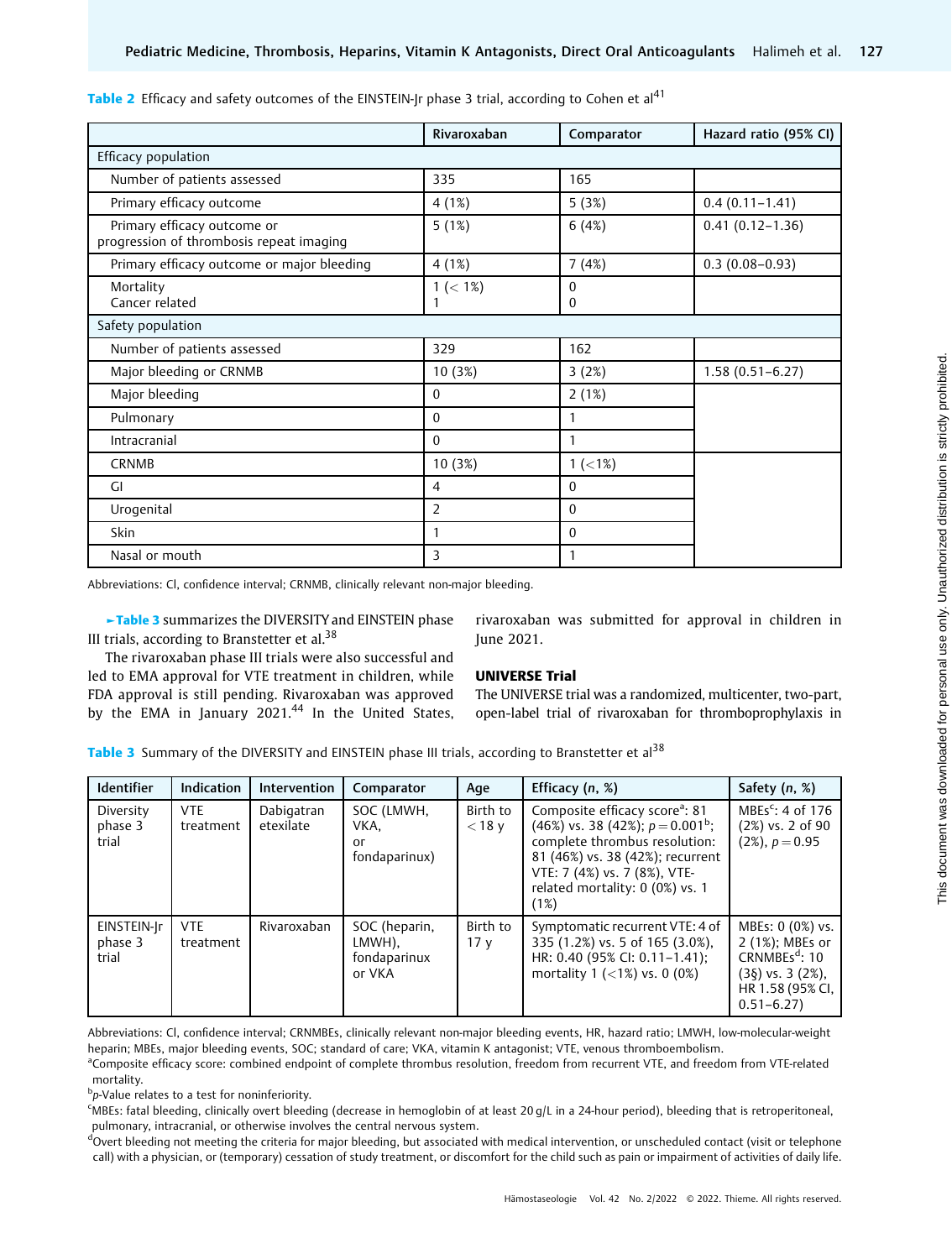children following a Fontan procedure. The aim of the study was to investigate the dosing regimen, safety, and efficacy. The first, single-arm part of the UNIVERSE study assessed the PKs/PDs and safety of rivaroxaban in 12 participants.<sup>41</sup>

In the second part of the UNIVERSE trial, participants were randomized in a 2:1 ratio (rivaroxaban vs. SoC) (openlabel). A total of 112 participants were enrolled in the study at 35 sites in 10 countries.

►Table 3 summarizes the bleeding events in the UNI-VERSE phase III trial.

Therefore, the safety profile compared with the SoC was similar and, in the efficacy results, a trend toward less thrombotic events could be demonstrated in the rivaroxaban group ( $\nu$ Table 4).<sup>36</sup>

The UNIVERSE study (thromboprophylaxis for children post–Fontan procedure) has been submitted for approval in the United States. As this study was not part of the PIP agreed with the EMA, it has not yet been submitted in the European Union.<sup>45</sup>

The dosing regimens for dabigatran and rivaroxaban in children and neonates are so complex that their detailed presentation is beyond the scope of this review. We recommend that you refer to the EMA- and FDA-approved package inserts for dosing information.

# Ongoing Pediatric DOACs Studies

According to Branstetter et al.<sup>38</sup> there are currently nine ongoing phases I to IV pediatric DOACs studies, for rivaroxaban (one phase III study), apixaban (five studies, phases I–IV), and edoxaban (three studies, one phase I and two phase III studies). Therefore, it is at least possible that similarly meaningful pivotal studies will be published in the future for apixaban and edoxaban as for rivaroxaban and dabigatran.

# Discussion

If we assess the described results from the pivotal studies on dabigatran and rivaroxaban against the eight criteria for new anticoagulants in pediatrics described at the beginning, it becomes clear that both dabigatran and rivaroxaban meet these eight criteria. Both rivaroxaban and dabigatran:

- 1. Exert their effect directly, not via antithrombin.
- 2. Have a faster onset than VKAs.
- 3. Have more predictable PKs and PDs.
- 4. Require only minimal need for laboratory monitoring.
- 5. Are administered orally, and, for rivaroxaban, even in liquid form.

Table 4 Summary of bleeding events in the UNIVERSE trial, according to McCrindle et al<sup>36</sup>

| <b>Bleeding events</b>                                 | Rivaroxaban     | <b>ASA</b>      |                 |
|--------------------------------------------------------|-----------------|-----------------|-----------------|
|                                                        | Part A $(N=12)$ | Part B $(N=64)$ | Part B $(N=34)$ |
| Participant with $\geq$ 1 on-treatment bleeding events | 4 (33%)         | 23 (36%)        | 14 (41%)        |
| Major bleeding                                         | $\Omega$        | 1(2%)           | $\mathbf{0}$    |
| Clinically relevant non-major bleeding                 | 1(8%)           | 4(6%)           | 3(9%)           |
| Gastrointestinal                                       | $\theta$        | 2(3%)           | 1(3%)           |
| Lower gastrointestinal                                 | $\mathbf{0}$    | 2(3%)           | 1(3%)           |
| Gingival                                               | $\Omega$        | 1(2%)           | $\theta$        |
| Hematoma                                               | $\Omega$        | $\Omega$        | 1(3%)           |
| Skin                                                   | 1(8%)           | 1(2%)           | 1(3%)           |
| Subconjunctival                                        | $\mathbf{0}$    | $\mathbf{0}$    | 1(3%)           |
| Trivial bleeding                                       | 3(25%)          | 21 (33%)        | 12 (35%)        |
| Epistaxis                                              | $\mathbf{0}$    | 7(11%)          | 3(9%)           |
| Gastrointestinal                                       | $\theta$        | 1(2%)           | 1(3%)           |
| Lower gastrointestinal                                 | $\Omega$        | $\Omega$        | 1(3%)           |
| Upper gastrointestinal                                 | $\mathbf{0}$    | 1(2%)           | 1(3%)           |
| Gingival                                               | 1(8%)           | 3(5%)           | 1(3%)           |
| Hematoma                                               | 2(17%)          | 7(11%)          | 2(6%)           |
| Skin                                                   | $\mathbf{0}$    | 14 (22%)        | 8(24%)          |
| Vascular access site                                   | $\Omega$        | 2(3%)           | $\theta$        |

Notes: Percentages were calculated with the number of participants in each group as denominator. Incidence is based on the number of subjects, not the number of events. A participant may appear in different sites/categories. Safety analysis set: all participants in part A who received at least 1 dose of study drug and all participants in part B who were randomized and received at least 1 dose of study drug. The primary safety outcome is major bleed that meets the International Society on Thrombosis and Haemostasis definition: overt bleeding and associated with a decrease in hemoglobin of  $\geq$ 2 g/dL; leading to a transfusion of the equivalent of  $\geq$ 2 units of packed red blood cells or whole blood in adults; occurring in a critical site: intracranial, intraspinal, intraocular, pericardial, intra-articular, intramuscular with compartment syndrome, or retroperitoneal; or contributing to death. ASA indicates acetylsalicylic acid.<sup>36</sup>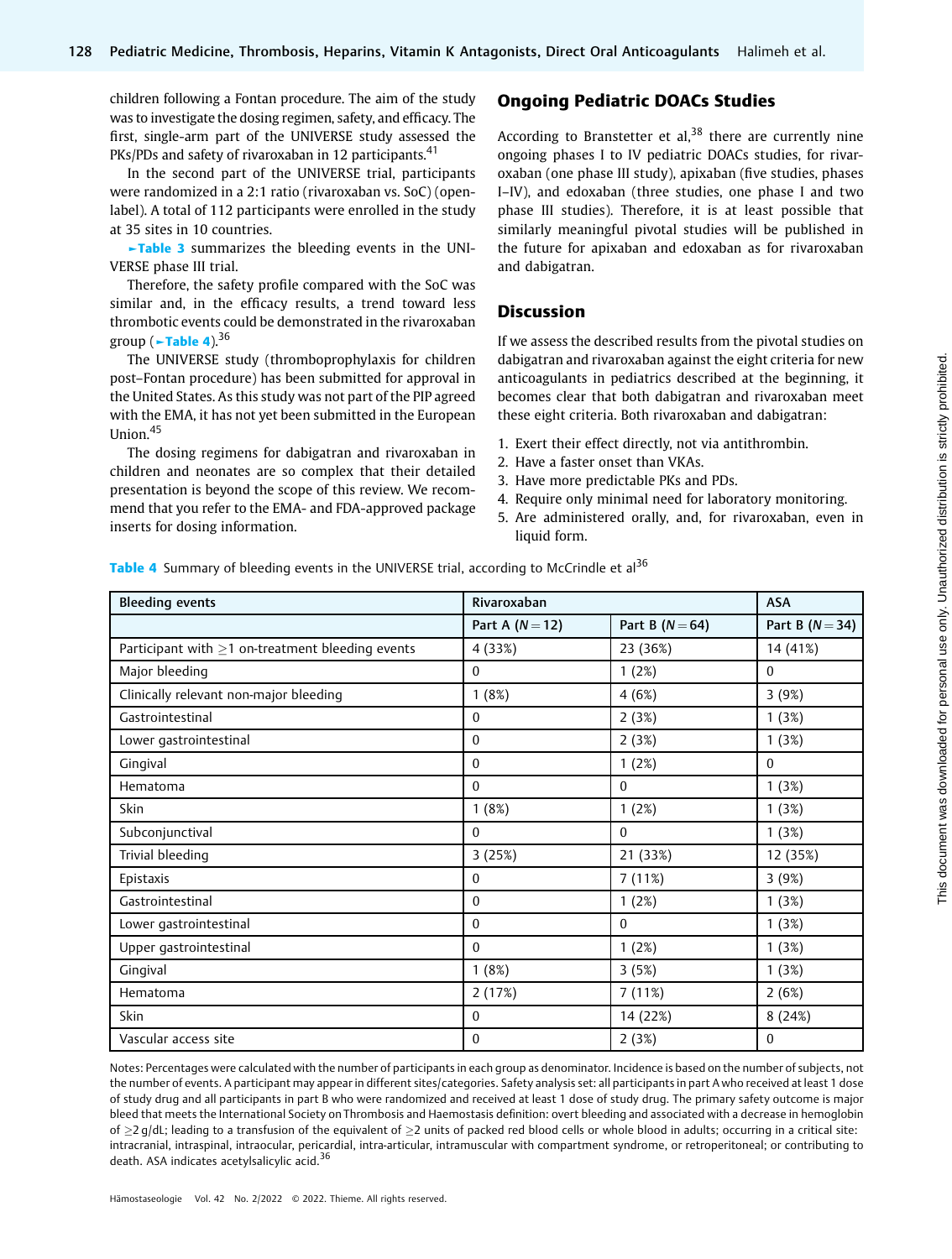- 6. Have fewer interactions with drugs and foods, although data on DDI in children are still missing and the DDI are more common than initially expected.
- 7. Have shown to probably have at least the same effectiveness and safety as the SoC, although all of these studies lack in power to provide a high level of evidence.
- 8. Were therefore approved for use in children by regulatory authorities such as the EMA and the FDA.

Although the number of severe bleeding events in the pivotal studies was small, the lack of established reversal agents for pediatric patients in the case of a major bleeding event or accidental/intentional overdose remains a major disadvantage of DOACs in pediatric anticoagulation.<sup>46</sup> Promising candidates for this are currently the reversal agent idarucizumab/Praxbind and Ondexxya/andexanet alfa—currently, there are just anecdotal reports of its use in children; therefore, it can only be used off-label for the time being. $47$ For rivaroxaban, the antidote Ondexxya (andexanet alfa) was granted EMA-approval for use in adults in 2019.<sup>48</sup>

Though the three phase III trials we described here evaluated adverse events, we still lack knowledge of possible pediatric DDI and DFI. From the discussion of the advantages of DOACs over conventional anticoagulation in children, we already know that the responses of the child and adult metabolism to anticoagulants are not always the same. $6\%$ Although DDI and DFI studies are routinely conducted in drug development, due to ethical, logistical, and methodological challenges, they are ever conducted only in healthy adult volunteers, never in multimorbid and severely morbid pediatric patients. Because pediatric DDI and DFI assessments are therefore lacking, adult DDI and DFI data are extrapolated to pediatric patients.<sup>49</sup>

A systematic literature search on DDI reported in pediatrics but not in adults from 1945 to 2011 by Salem et al found 145 corresponding reports on 20 victim drugs and 25 interacting drugs. This study showed that children younger than 2 years were particularly affected by pediatric DDI.<sup>50</sup>

None of the phase I to IV studies discussed in this review specifically looked for pediatric DOACs-DDI, so we still know far too little about this and therefore need to be particularly cautious in children younger than 2 years.

Events involving pediatric DOACs-DDI can and should be reported to the Bundesinstitut für Arzneimittel und Medizinprodukte (BfArM) in Germany,<sup>51</sup> to EudraVigilance in the European Union,<sup>52</sup> and to the FDA's Adverse Event Reporting System (FAERS) in the United States.<sup>53</sup>

In their 2016 review of pediatric DOACs, von Vajna et al<sup>46</sup> concluded that it was too early to make recommendations. After reviewing these three latest trials, it is now possible to recommend dabigatran etexilate and rivaroxaban for the treatment of pediatric thrombosis—with the two caveats, there might be a lack of reversal agents and the possible occurrence of DDI and DFI. These will probably be avoided by taking the DDI and DFI into account, which we already know from adult patients, animal experiments, and in vitro studies.

Finally, we would like to emphasize that, in our experience, the decision between SoC and DOACs in the prevention and treatment of VTE in children still requires careful clinical case-by-case evaluation, as the treatment situation in phase III trials differs in some respects from everyday clinical practice.

#### Conflict of Interest

The authors declare that they have no conflict of interest.

#### References

- 1 Raffini L, Huang Y-S, Witmer C, Feudtner C. Dramatic increase in venous thromboembolism in children's hospitals in the United States from 2001 to 2007. Pediatrics 2009;124(04):1001–1008
- 2 Monagle P, Chan AKC, Goldenberg NA, et al. Antithrombotic therapy in neonates and children: Antithrombotic Therapy and Prevention of Thrombosis, 9th ed: American College of Chest Physicians Evidence-Based Clinical Practice Guidelines. Chest 2012;141(2, Suppl):e737S–e801S
- 3 Monagle P, Newall F. Management of thrombosis in children and neonates: practical use of anticoagulants in children. Hematology (Am Soc Hematol Educ Program) 2018;2018(01):399–404
- 4 Chalmers E, Ganesen V, Liesner R, et al; British Committee for Standards in Haematology. Guideline on the investigation, management and prevention of venous thrombosis in children. Br J Haematol 2011;154(02):196–207
- 5 Orenius T, LicPsych , Säilä H, Mikola K, Ristolainen L. Fear of injections and needle phobia among children and adolescents: an overview of psychological, behavioral, and contextual factors. SAGE Open Nurs 2018;4:2377960818759442
- 6 Andrew M, Vegh P, Johnston M, Bowker J, Ofosu F, Mitchell L. Maturation of the hemostatic system during childhood. Blood 1992;80(08):1998–2005
- 7 Monagle P, Newall F, Barnes C, et al. Arterial thromboembolic disease: a single-centre case series study. J Paediatr Child Health 2008;44(1-2):28–32
- 8 Trucco M, Lehmann CU, Mollenkopf N, Streiff MB, Takemoto CM. Retrospective cohort study comparing activated partial thromboplastin time versus anti-factor Xa activity nomograms for therapeutic unfractionated heparin monitoring in pediatrics. J Thromb Haemost 2015;13(05):788–794
- 9 Hepponstall M, Chan A, Monagle P. Anticoagulation therapy in neonates, children and adolescents. Blood Cells Mol Dis 2017;67:41–47
- 10 Vakil NH, Kanaan AO, Donovan JL. Heparin-induced thrombocytopenia in the pediatric population: a review of current literature. J Pediatr Pharmacol Ther 2012;17(01):12–30
- 11 Yee DL, O'Brien SH, Young G. Pharmacokinetics and pharmacodynamics of anticoagulants in paediatric patients. Clin Pharmacokinet 2013;52(11):967–980
- 12 Male C, Thom K, O'Brien SH. Direct oral anticoagulants: What will be their role in children? Thromb Res 2019;173:178–185
- 13 Nowak-Göttl U, Bidlingmaier C, Krümpel A, Göttl L, Kenet G. Pharmacokinetics, efficacy, and safety of LMWHs in venous thrombosis and stroke in neonates, infants and children. Br J Pharmacol 2008;153(06):1120–1127
- 14 Anticoagulation in Pediatrics. DOACs on the Horizon [Internet]. Medscape. [cited October 20, 2021]. Accessed January 30, 2022 at: <http://www.medscape.com/viewarticle/913909>
- 15 Thomas CA, Taylor K, Schamberger MS, Rotta AT. Safety of warfarin dosing in the intensive care unit following the Fontan procedure. Congenit Heart Dis 2014;9(04):361–365
- 16 Kerlin BA. Current and future management of pediatric venous thromboembolism. Am J Hematol 2012;87(Suppl 1):S68–S74
- 17 Bovill EG, Soll RF, Lynch M, et al. Vitamin K1 metabolism and the production of des-carboxy prothrombin and protein C in the term and premature neonate. Blood 1993;81(01):77–83